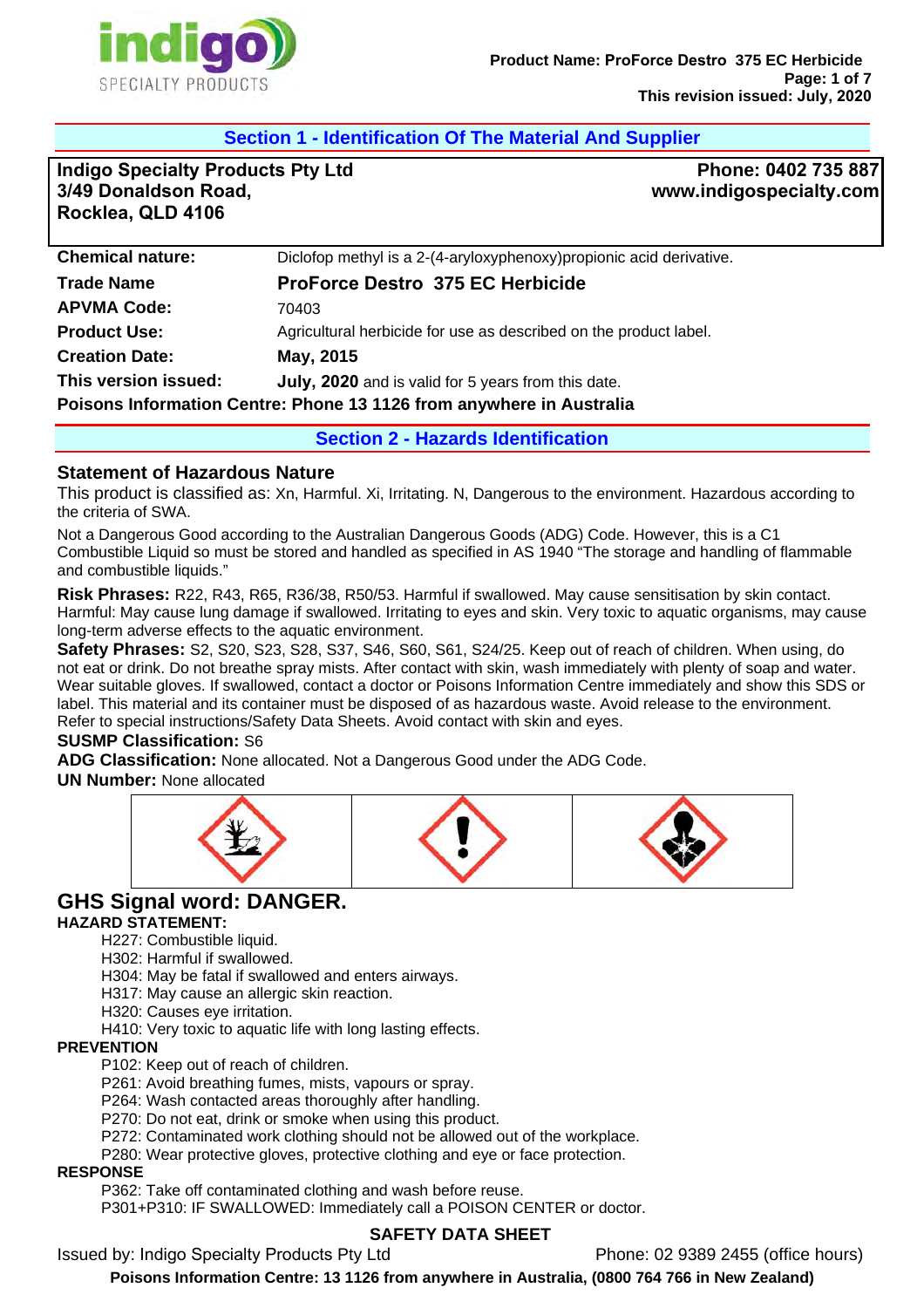

P301+P330+P331: IF SWALLOWED: Rinse mouth. Do NOT induce vomiting.

P302+P352: IF ON SKIN: Wash with plenty of soap and water.

P305+P351+P338: IF IN EYES: Rinse cautiously with water for several minutes. Remove contact lenses, if present and easy to do. Continue rinsing.

P333+P313: If skin irritation or rash occurs: Get medical advice.

P337+P313: If eye irritation persists: Get medical advice.

P391: Collect spillage.

P370+P378: In case of fire, use carbon dioxide, dry chemical, foam, water fog.

#### **STORAGE**

P405: Store locked up.

P402+P404: Store in a dry place. Store in a closed container.

P403+P235: Store in a well-ventilated place. Keep cool.

#### **DISPOSAL**

P501: Dispose of contents and containers as specified on the registered label.

#### **Emergency Overview**

#### **Physical Description & Colour: Light to dark brown liquid.**

**Odour:** Aromatic hydrocarbon odour.

**Major Health Hazards:** The acute oral LD<sub>50</sub> of Diclofop-methyl for rats ranged between 563-693 mg/kg (in sesame oil). The acute dermal LD<sub>50</sub> for female rats was greater than 2,000 mg/kg. The no effect level (NEL) for a 90-day feeding to rats was 12.5 mg/kg and 8 mg/kg for a 15-month feeding to dogs. The acute percutaneous  $LD_{50}$  for rats was greater than 5,000 mg/kg. The acute inhalation toxicity for rats exposed to technical Diclofop-methyl was greater than 3.83 mg/l/hour. Rats exposed to a formulated product containing Diclofop-methyl had an oral  $LD_{50}$  value of greater than 2,000 mg/kg. The acute dermal  $LD_{50}$  for exposure to the same product was greater than 5,000 mg/kg. The inhalation  $LC_{50}$  in rats for a 36% EC formulation of Diclofop-methyl over a four-hour period was 8.3 mg/L air. This product is irritating to eyes and skin, harmful if swallowed, possible skin sensitiser, if aspirated, may cause lung damage.

### **Potential Health Effects**

### **Inhalation:**

**Short Term Exposure:** Available data indicates that this product is not harmful. However product may be mildly irritating, although unlikely to cause anything more than mild transient discomfort.

**Long Term Exposure:** No data for health effects associated with long term inhalation.

### **Skin Contact:**

**Short Term Exposure:** Classified as a potential sensitiser by skin contact. Exposure to a skin sensitiser, once sensitisation has occurred, may manifest itself as skin rash or inflammation, and in some individuals this reaction can be severe. In addition product is a skin irritant. Symptoms may include itchiness and reddening of contacted skin. Other symptoms may also become evident, but all should disappear once exposure has ceased.

**Long Term Exposure:** May cause defatting and dermatitis.

### **Eye Contact:**

**Short Term Exposure:** This product is an eye irritant. Symptoms may include stinging and reddening of eyes and watering which may become copious. Other symptoms may also become evident. If exposure is brief, symptoms should disappear once exposure has ceased. However, lengthy exposure or delayed treatment may cause permanent damage.

**Long Term Exposure:** No data for health effects associated with long term eye exposure.

### **Ingestion:**

**Short Term Exposure:** Significant oral exposure is considered to be unlikely. Because of the low viscosity of this product, it may directly enter the lungs if swallowed, or if subsequently vomited. Once in the lungs, it is very difficult to remove and can cause severe injury or death. However, this product is an oral irritant. Symptoms may include burning sensation and reddening of skin in mouth and throat. Other symptoms may also become evident, but all should disappear once exposure has ceased.

**Long Term Exposure:** No data for health effects associated with long term ingestion.

### **Carcinogen Status:**

**SWA:** No significant ingredient is classified as carcinogenic by SWA.

**NTP:** No significant ingredient is classified as carcinogenic by NTP.

**IARC:** No significant ingredient is classified as carcinogenic by IARC.

### **SAFETY DATA SHEET**

Issued by: Indigo Specialty Products Pty Ltd Phone: 02 9389 2455 (office hours)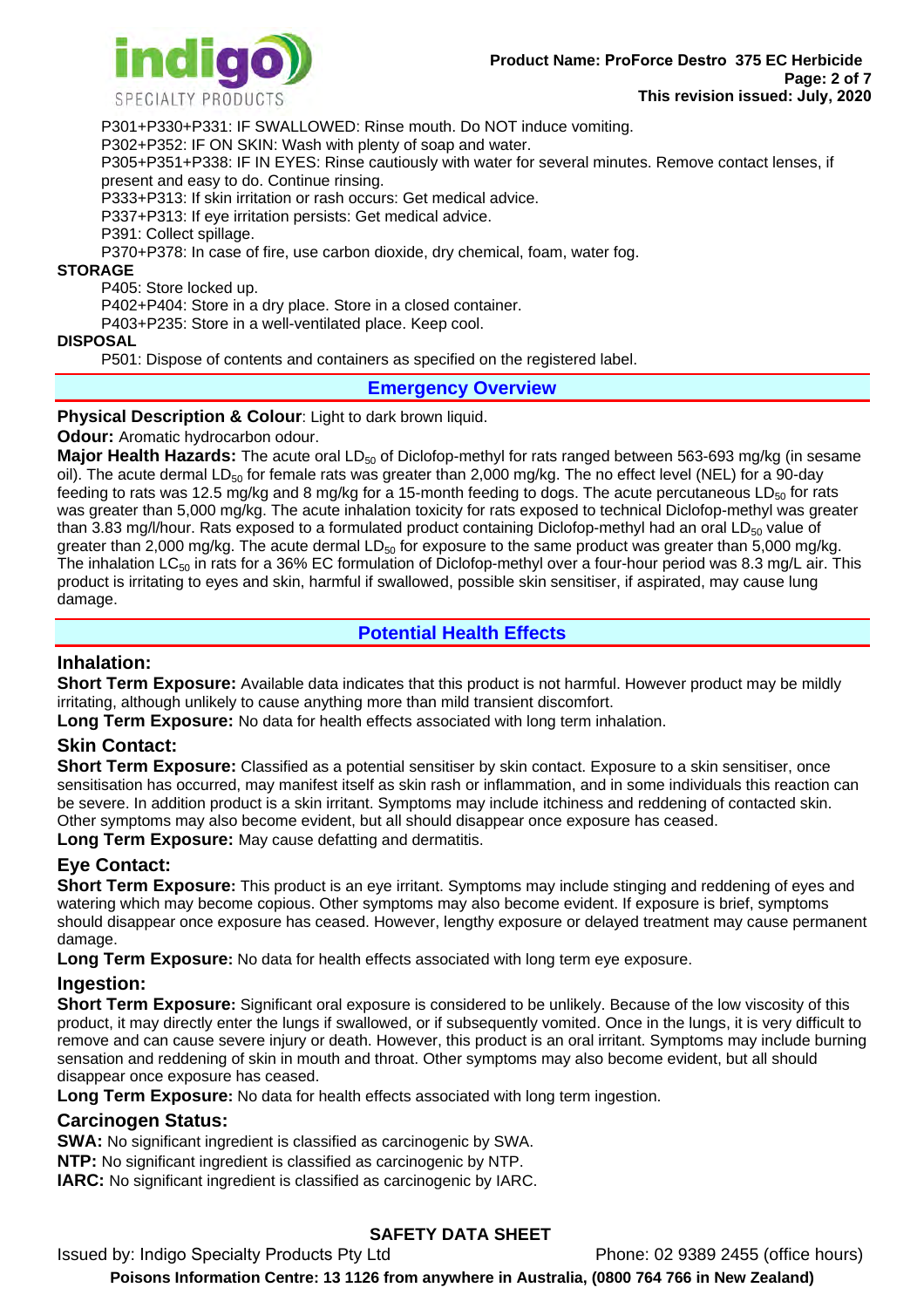

| <b>Section 3 - Composition/Information On Ingredients</b> |                   |        |         |                                |
|-----------------------------------------------------------|-------------------|--------|---------|--------------------------------|
| Ingredients                                               | <b>CAS No</b>     | Conc,% |         | TWA $(mg/m^3)$ STEL $(mg/m^3)$ |
| Diclofop-methyl                                           | 51338-27-3 375g/L |        | not set | not set                        |
| Liquid hydrocarbons                                       | 64742-94-5        | 474a/L | not set | not set                        |
| Other non hazardous ingredients                           | various           | to 100 | not set | not set                        |

This is a commercial product whose exact ratio of components may vary slightly. Minor quantities of other non hazardous ingredients are also possible.

The SWA TWA exposure value is the average airborne concentration of a particular substance when calculated over a normal 8 hour working day for a 5 day working week. The STEL (Short Term Exposure Limit) is an exposure value that may be equalled (but should not be exceeded) for no longer than 15 minutes and should not be repeated more than 4 times per day. There should be at least 60 minutes between successive exposures at the STEL. The term "peak "is used when the TWA limit, because of the rapid action of the substance, should never be exceeded, even briefly.

### **Section 4 - First Aid Measures**

### **General Information:**

You should call The Poisons Information Centre if you feel that you may have been poisoned, burned or irritated by this product. The number is 13 1126 from anywhere in Australia (0800 764 766 in New Zealand) and is available at all times. Have this SDS with you when you call.

**Inhalation:** No first aid measures normally required. However, if inhalation has occurred, and irritation has developed, remove to fresh air and observe until recovered. If irritation becomes painful or persists more than about 30 minutes, seek medical advice.

**Skin Contact:** Wash gently and thoroughly with warm water (use non-abrasive soap if necessary) for 10-20 minutes or until product is removed. Under running water, remove contaminated clothing, shoes and leather goods (e.g. watchbands and belts) and completely decontaminate them before reuse or discard. If irritation persists, repeat flushing and seek medical attention.

**Eye Contact:** Immediately flush the contaminated eye(s) with lukewarm, gently flowing water for 20 minutes or until the product is removed, while holding the eyelid(s) open. Take care not to rinse contaminated water into the unaffected eye or onto the face. Obtain medical attention immediately. Take special care if exposed person is wearing contact lenses.

**Ingestion:** If swallowed, do NOT induce vomiting. Wash mouth with water and contact a Poisons Information Centre, or call a doctor.

### **Section 5 - Fire Fighting Measures**

**Fire and Explosion Hazards**: This product is classified as a C1 combustible product. There is little risk of an explosion from this product if commercial quantities are involved in a fire. Violent steam generation or eruption may occur upon application of direct water stream on hot liquids. Vapours from this product are heavier than air and may accumulate in sumps, pits and other low-lying spaces, forming potentially explosive mixtures. They may also flash back considerable distances.

Fire decomposition products from this product may be toxic if inhaled. Take appropriate protective measures. **Extinguishing Media:** Suitable extinguishing media are carbon dioxide, dry chemical, foam, water fog. Water fog or fine spray is the preferred medium for large fires. Try to contain spills, minimise spillage entering drains or water courses.

**Fire Fighting:** If a significant quantity of this product is involved in a fire, call the fire brigade. There is little danger of a violent reaction or explosion if significant quantities of this product are involved in a fire. Recommended personal protective equipment is liquid-tight chemical protective clothing and breathing apparatus.

| Flash point:                     | $92^{\circ}$ C                                       |
|----------------------------------|------------------------------------------------------|
| <b>Upper Flammability Limit:</b> | 7.0%                                                 |
| <b>Lower Flammability Limit:</b> | $0.6\%$                                              |
| <b>Autoignition temperature:</b> | No data.                                             |
| <b>Flammability Class:</b>       | Flammable Category 4 (GHS), C1 combustible (AS 1940) |

### **Section 6 - Accidental Release Measures**

**Accidental release:** In the event of a major spill, prevent spillage from entering drains or water courses. Wear full protective clothing including eye/face protection. All skin areas should be covered. See below under Personal Protection regarding Australian Standards relating to personal protective equipment. Suitable materials for protective clothing include rubber, PVC. Eye/face protective equipment should comprise as a minimum, protective goggles. If

### **SAFETY DATA SHEET**

Issued by: Indigo Specialty Products Pty Ltd Phone: 02 9389 2455 (office hours)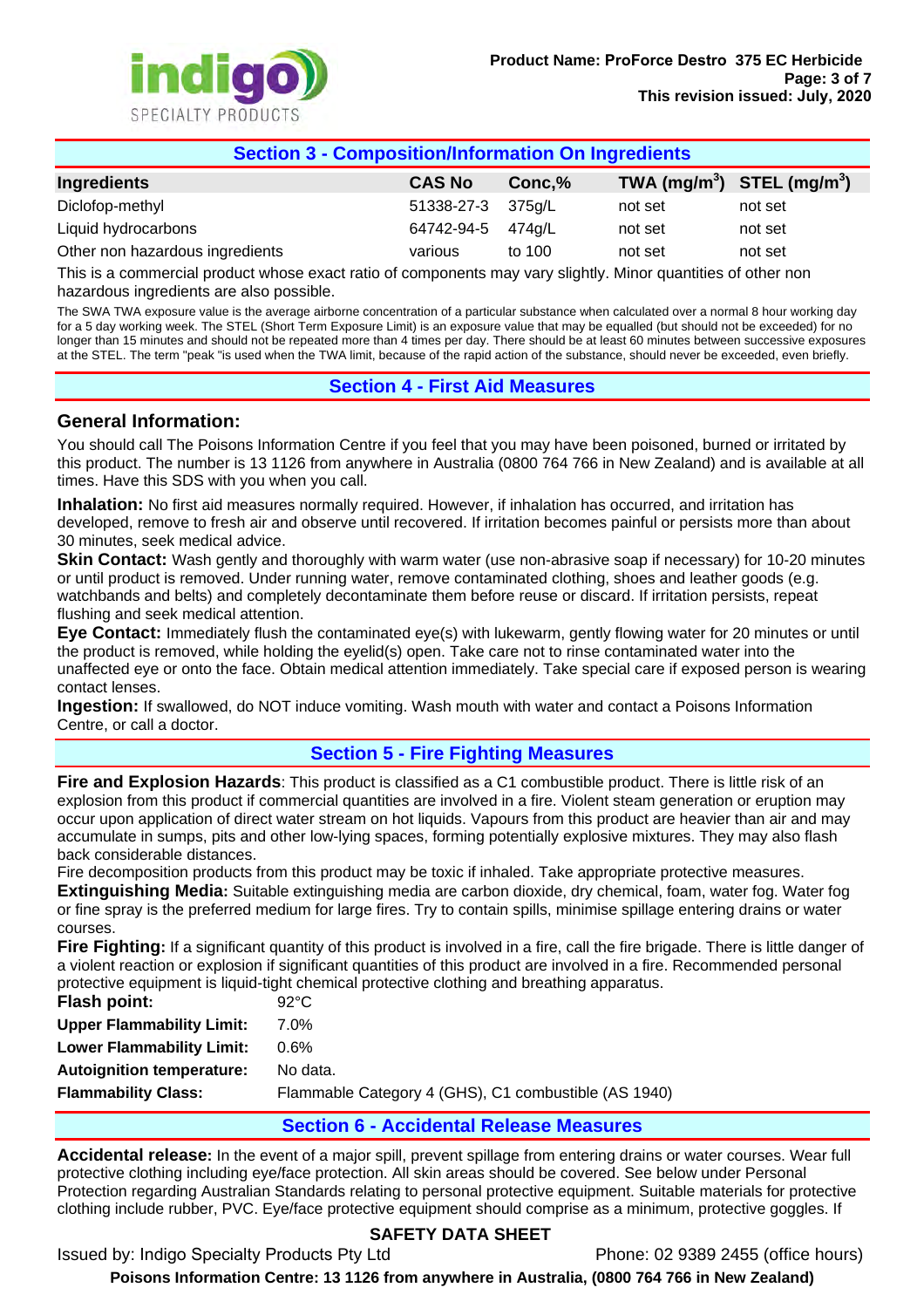

there is a significant chance that vapours or mists are likely to build up in the cleanup area, we recommend that you use a respirator. It should be fitted with a type G cartridge, suitable for agricultural chemicals. Otherwise, not normally necessary.

Stop leak if safe to do so, and contain spill. Absorb onto sand, vermiculite or other suitable absorbent material. If spill is too large or if absorbent material is not available, try to create a dike to stop material spreading or going into drains or waterways. Sweep up and shovel or collect recoverable product into labelled containers for recycling or salvage, and dispose of promptly. Recycle containers wherever possible after careful cleaning. Refer to product label for specific instructions. After spills, wash area preventing runoff from entering drains. If a significant quantity of material enters drains, advise emergency services. Full details regarding disposal of used containers, spillage and unused material may be found on the label. If there is any conflict between this SDS and the label, instructions on the label prevail. Ensure legality of disposal by consulting regulations prior to disposal. Thoroughly launder protective clothing before storage or re-use. Advise laundry of nature of contamination when sending contaminated clothing to laundry.

### **Section 7 - Handling And Storage**

**Handling:** Keep exposure to this product to a minimum, and minimise the quantities kept in work areas. Check Section 8 of this SDS for details of personal protective measures, and make sure that those measures are followed. The measures detailed below under "Storage" should be followed during handling in order to minimise risks to persons using the product in the workplace. Also, avoid contact or contamination of product with incompatible materials listed in Section 10.

**Storage:** Note that this product is combustible and therefore, for Storage, meets the definition of Dangerous Goods in some states. If you store large quantities (tonnes) of such products, we suggest that you consult your state's Dangerous Goods authority in order to clarify your obligations regarding their storage.

Store in the closed original container in a dry, cool, well-ventilated area out of direct sunlight. Make sure that the product does not come into contact with substances listed under "Incompatibilities" in Section 10. Some liquid preparations settle or separate on standing and may require stirring before use. Check packaging - there may be further storage instructions on the label.

### **Section 8 - Exposure Controls And Personal Protection**

The following Australian Standards will provide general advice regarding safety clothing and equipment:

Respiratory equipment: **AS/NZS 1715**, Protective Gloves: **AS 2161**, Occupational Protective Clothing: AS/NZS 4501 set 2008, Industrial Eye Protection: **AS1336** and **AS/NZS 1337**, Occupational Protective Footwear: **AS/NZS2210**.

## **SWA Exposure Limits TWA (mg/m<sup>3</sup>**

### **) STEL (mg/m<sup>3</sup> )**

Exposure limits have not been established by SWA for any of the significant ingredients in this product.

The ADI for Diclofop-methyl is set at 0.002mg/kg/day. The corresponding NOEL is set at 0.25mg/kg/day. ADI means Acceptable Daily Intake and NOEL means No-observable-effect-level. Values taken from Australian ADI List, June 2014.

No special equipment is usually needed when occasionally handling small quantities. The following instructions are for bulk handling or where regular exposure in an occupational setting occurs without proper containment systems. **Ventilation:** This product should only be used where there is ventilation that is adequate to keep exposure below the TWA levels. If necessary, use a fan.

**Eye Protection:** Protective glasses or goggles should be worn when this product is being used. Failure to protect your eyes may cause them harm. Emergency eye wash facilities are also recommended in an area close to where this product is being used.

**Skin Protection:** If you believe you may have a sensitisation to this product or any of its declared ingredients, you should prevent skin contact by wearing impervious gloves, clothes and, preferably, apron. Make sure that all skin areas are covered. See below for suitable material types.

**Protective Material Types:** We suggest that protective clothing be made from the following materials: rubber, PVC.

**Respirator:** Usually, no respirator is necessary when using this product. However, if you have any doubts consult the Australian Standard mentioned above. Otherwise, not normally necessary.

Eyebaths or eyewash stations and safety deluge showers should be provided near to where this product is being used.

### **Section 9 - Physical And Chemical Properties:**

**Physical Description & colour**: Light to dark brown liquid. **Odour: Boiling Point: Freezing/Melting Point:** 

Aromatic hydrocarbon odour. >226°C at 100kPa Below 0°C.

### **SAFETY DATA SHEET**

Issued by: Indigo Specialty Products Pty Ltd

Phone: 02 9389 2455 (office hours)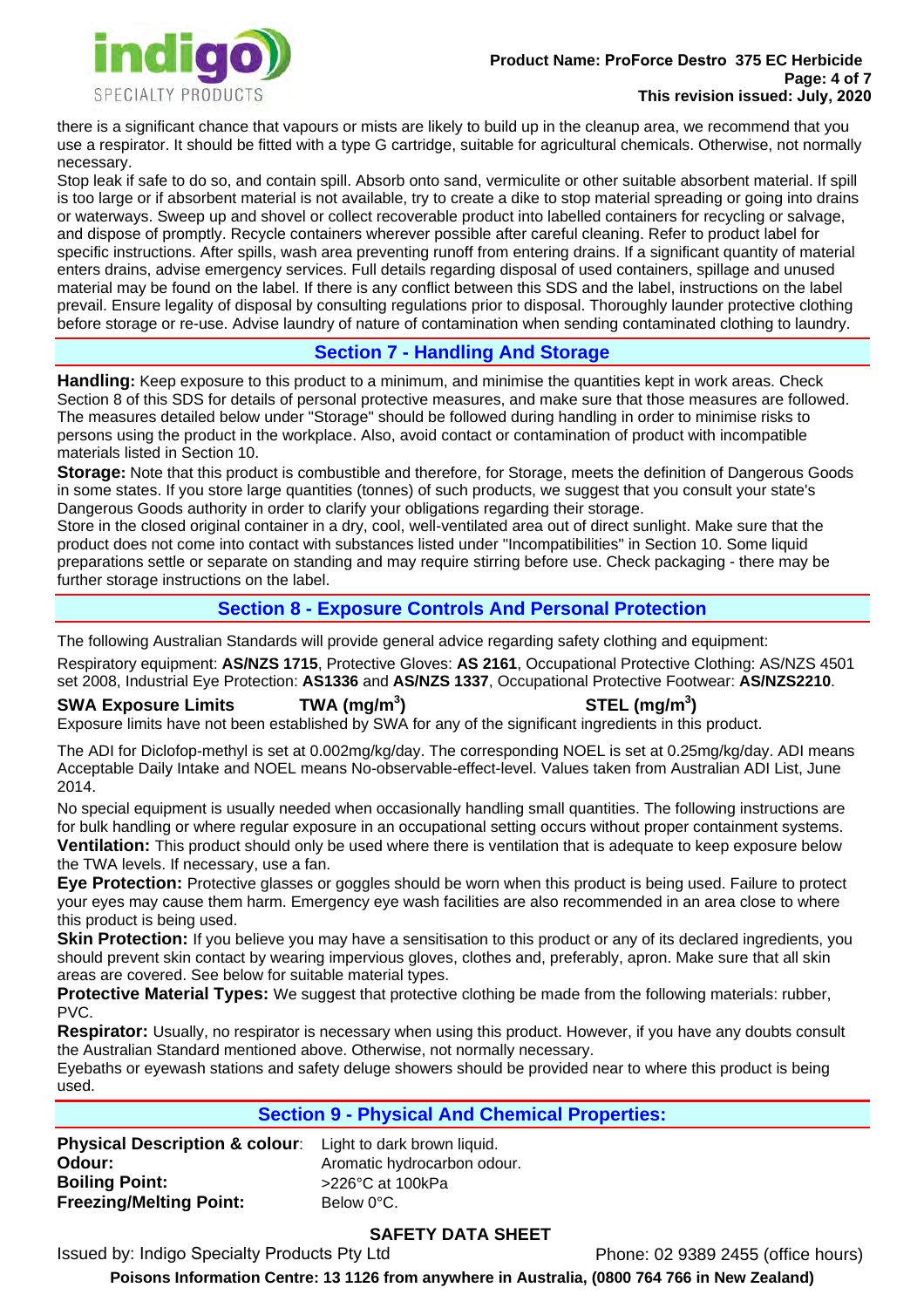

| <b>Volatiles:</b>                    | No specific data. Expected to be low at 100°C. |  |  |
|--------------------------------------|------------------------------------------------|--|--|
| <b>Vapour Pressure:</b>              | Negligible at normal ambient temperatures.     |  |  |
| <b>Vapour Density:</b>               | No data.                                       |  |  |
| <b>Specific Gravity:</b>             | 1.090-1.098                                    |  |  |
| <b>Water Solubility:</b>             | Emulsifiable.                                  |  |  |
| pH:                                  | No data.                                       |  |  |
| <b>Volatility:</b>                   | No data.                                       |  |  |
| <b>Odour Threshold:</b>              | No data.                                       |  |  |
| <b>Evaporation Rate:</b>             | No data.                                       |  |  |
| <b>Coeff Oil/water Distribution:</b> | No data                                        |  |  |
| <b>Autoignition temp:</b>            | No data.                                       |  |  |
|                                      | <b>Section 10 - Stability And Reactivity</b>   |  |  |

**Reactivity:** This product is unlikely to react or decompose under normal storage conditions. However, if you have any doubts, contact the supplier for advice on shelf life properties.

**Conditions to Avoid:** Store in the closed original container in a dry, cool, well-ventilated area out of direct sunlight. **Incompatibilities:** strong acids, strong bases, strong oxidising agents.

**Fire Decomposition:** Carbon dioxide, and if combustion is incomplete, carbon monoxide and smoke. Hydrogen chloride gas, other compounds of chlorine. Water. Carbon monoxide poisoning produces headache, weakness, nausea, dizziness, confusion, dimness of vision, disturbance of judgment, and unconsciousness followed by coma and death.

**Polymerisation:** This product will not undergo polymerisation reactions.

#### **Section 11 - Toxicological Information**

**Toxicity: Acute Toxicity:** The acute oral LD<sub>50</sub> of Diclofop-methyl for rats ranged between 563-693 mg/kg (in sesame oil). The acute dermal  $LD_{50}$  for female rats was greater than 2,000 mg/kg. The no effect level (NEL) for a 90day feeding to rats was 12.5 mg/kg and 8 mg/kg for a 15-month feeding to dogs. The acute percutaneous  $LD_{50}$  for rats was greater than 5,000 mg/kg. The acute inhalation toxicity for rats exposed to technical Diclofop-methyl was greater than 3.83 mg/l/hour. Rats exposed to a formulated product containing Diclofop-methyl had an oral  $LD_{50}$  value of greater than 2,000 mg/kg. The acute dermal  $LD_{50}$  for exposure to the same product was greater than 5,000 mg/kg. The inhalation LC<sub>50</sub> in rats for a 36%EC formulation of Diclofop-methyl over a four-hour period was 8.3 mg/l air. Inhalation: a rate of 4,800 ml of a 5% solution in a 4 cubic meter container for four hours was studied. Deaths occurred with rabbits, but not with rats, guinea pigs or cats at this high rate. The 4-hr  $LC_{50}$  for rats was 8,274 mg/m3. The acute dermal LD<sub>50</sub> for rabbits was reported to be 640 mg/kg. A Diclofop-methyl study on rabbits indicated no skin irritation at 24, 48 and 72 hours. Eye irritation in rabbits was found to be zero at 3, 7, or 24 hours. Other studies have reported eye irritation in rabbits as corneal opacity spots and conjunctival irritation in both rinsed and non-rinsed groups. Reversibility was observed in all but one animal in each group at 7 days. A 10% solution produced corneal opacity in some of the animals that was completely reversible in  $\bar{7}2$  hours. The acute dermal LD<sub>50</sub> for rabbits was found to be 640 mg/kg.

**Chronic Toxicity:** In 2-year feeding trials the NEL for rats was 20 mg/kg diet. The 15 month NEL for dogs was 8 mg/kg diet. Repeated absorption of chlorinated diphenyl ethers has resulted in liver damage in animals. Reproductive Effects The NEL in a three-generation study of technical Diclofop-methyl in rats was greater than 30 ppm. **Teratogenic Effects:** In a rat teratology study, the teratogenic No-Observable-Effect-Level (NOEL) was 100 ppm, the highest dose tested. A rabbit teratology study reported a teratogenic NOEL of 3 mg/kg/day, the highest dose tested,

and a NOEL for fetotoxicity of 3.0 mg/kg/day.

**Mutagenic Effects:** Ames assay testing revealed no mutagenic effects using four bacterial strains with and without enzyme activation in dose ranges up to 5 milligrams. A micronucleus test in mice indicated no mutagenic effect in a strain with known sensitivity. In a dominant lethal assay, the NOEL was greater than 100 mg/kg. No impairment in fertility of the male mice and no difference in the number of live and dead implantations in the female animals were noted.

**Carcinogenic Effects:** No information was available.

**Organ Toxicity:** No information was available.

**Fate in Humans and Animals:** Diclofop-methyl is metabolized in mammals via hydroxylation. Chlorophenoxy compounds are absorbed across the gut wall, lung and skin. They are not significantly stored in fat and urinary excretion is the principal route of elimination. Elimination as a conjugate is within 96 hours.

There is no data to hand indicating any particular target organs.

Diclofop-methyl is Classed by SWA as a potential sensitiser by skin contact.

### **SAFETY DATA SHEET**

Issued by: Indigo Specialty ProductsPty Ltd Phone: 02 9389 2455 (office hours)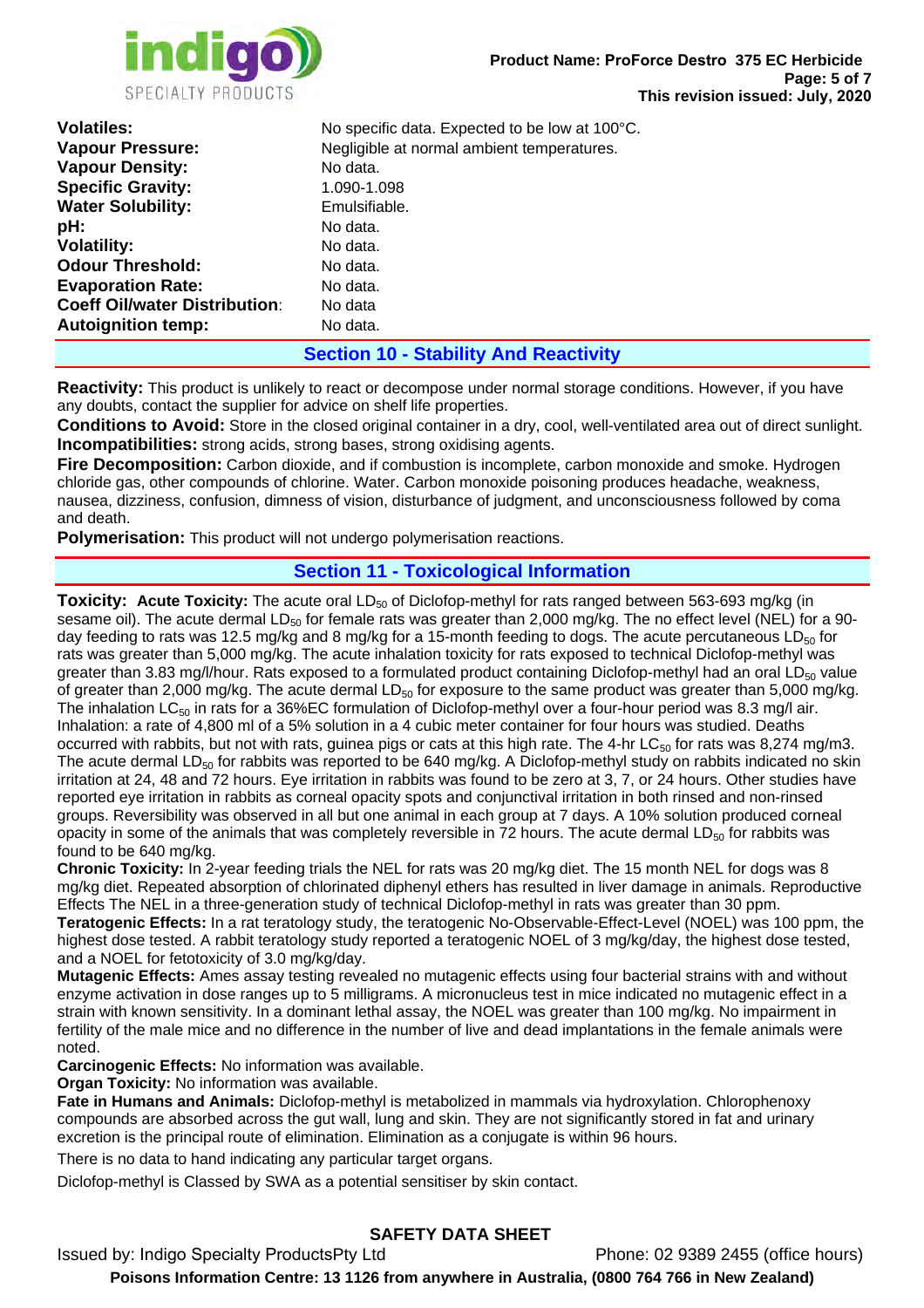

#### **Classification Of Hazardous Ingredients**

Ingredient **Risk Phrases** 

Diclofop-methyl Conc>=25%: Xn; R22; R43 Liquid Hydrocarbons Conc>=10%: Xn; R65

#### **Section 12 - Ecological Information**

Very toxic to aquatic organisms, may cause long-term adverse effects to the aquatic environment. **Effects on Birds:** The acute oral LD<sub>50</sub> to bobwhite quail was 4,400 mg/kg; and greater than 10,000 mg/kg for Japanese quail. The eight-day dietary  $LC_{50}$  value for coturnix quail was greater than 20,000 ppm; 13,000 ppm for bobwhite quail; and greater than 20,000 ppm for mallard ducks.

**Effects on Aquatic Organisms:** The 96-hour LC<sub>50</sub> for technical Diclofop-methyl in rainbow trout was 0.35 mg/l water. The 96-hour LC<sub>50</sub> in rainbow trout for a formulated product was 1.38 ppm; and 2.60 ppm for carp. The 48-hour LC<sub>50</sub> in the crustacean Daphnia for a formulated product was 4.03 ppm.

**Effects on Other Animals (Nontarget species):** The LD<sub>50</sub> for honeybees in a lab test of a formulated product indicated it was nontoxic at the highest dose tested; 48 kg/ha.

#### **ENVIRONMENTAL FATE**

**Breakdown of Chemical in Soil and Groundwater:** Under aerobic conditions, Diclofop-methyl hydrolyses in a matter of days in the soil to 2-[4-(2',4'-dichlorophenoxy)phenoxy] propanoic acid which in turn is degraded relatively quickly with a half-life of 10 days in sandy soils and about 30 days in sandy clay soils. Small amounts of 4-(2,4 dichlorophenoxy)phenol are also produced. Field studies of application rates up to 3.4 kg active ingredient per hectare showed very low finite residues in soil. At harvest, small finite residues were present in the 0-7.5 cm soil level and rare small residues were present above the 15 cm level. These studies indicate that Diclofop-methyl does not leach downward or move laterally, and dissipates quickly in soil.

**Breakdown of Chemical in Surface Water:** No information was available.

**Breakdown of Chemical in Vegetation:** Diclofop-methyl is absorbed via the leaves and in damp soil there is slight absorption via the roots. The compound inhibits root growth.

### **Section 13 - Disposal Considerations**

**Disposal:** Special help is available for the disposal of Agricultural Chemicals. The product label will give general advice regarding disposal of small quantities, and how to cleanse containers. However, for help with the collection of unwanted rural chemicals, contact ChemClear 1800 008 182 http://www.chemclear.com.au/ and for help with the disposal of empty drums, contact DrumMuster http://www.drummuster.com.au/ where you will find contact details for your area.

### **Section 14 - Transport Information**

**ADG Code:** This product is not classified as a Dangerous Good. No special transport conditions are necessary unless required by other regulations.

### **Section 15 - Regulatory Information**

**AICS:** All of the significant ingredients in this formulation are compliant with NICNAS regulations. The following ingredients: Diclofop-methyl, liquid hydrocarbons, are mentioned in the SUSMP.

### **Section 16 - Other Information**

**This SDS contains only safety-related information. For other data see product literature.** 

| <b>Acronyms:</b>    |                                                                                                                        |
|---------------------|------------------------------------------------------------------------------------------------------------------------|
| <b>ADG Code</b>     | Australian Code for the Transport of Dangerous Goods by Road and Rail, 7th Edition                                     |
| <b>AICS</b>         | Australian Inventory of Chemical Substances                                                                            |
| <b>CAS number</b>   | <b>Chemical Abstracts Service Registry Number</b>                                                                      |
| <b>Hazchem Code</b> | Emergency action code of numbers and letters that provide information to emergency<br>services especially firefighters |
| <b>IARC</b>         | International Agency for Research on Cancer                                                                            |
| <b>SWA</b>          | Safe Work Australia, formerly ASCC and NOHSC                                                                           |
| <b>NOS</b>          | Not otherwise specified                                                                                                |
| <b>NTP</b>          | National Toxicology Program (USA)                                                                                      |
| <b>R-Phrase</b>     | <b>Risk Phrase</b>                                                                                                     |
| <b>SUSMP</b>        | Standard for the Uniform Scheduling of Medicines & Poisons                                                             |
| <b>UN Number</b>    | <b>United Nations Number</b>                                                                                           |

### **SAFETY DATA SHEET**

Issued by: Indigo Specialty Products Pty Ltd Phone: 02 9389 2455 (office hours)